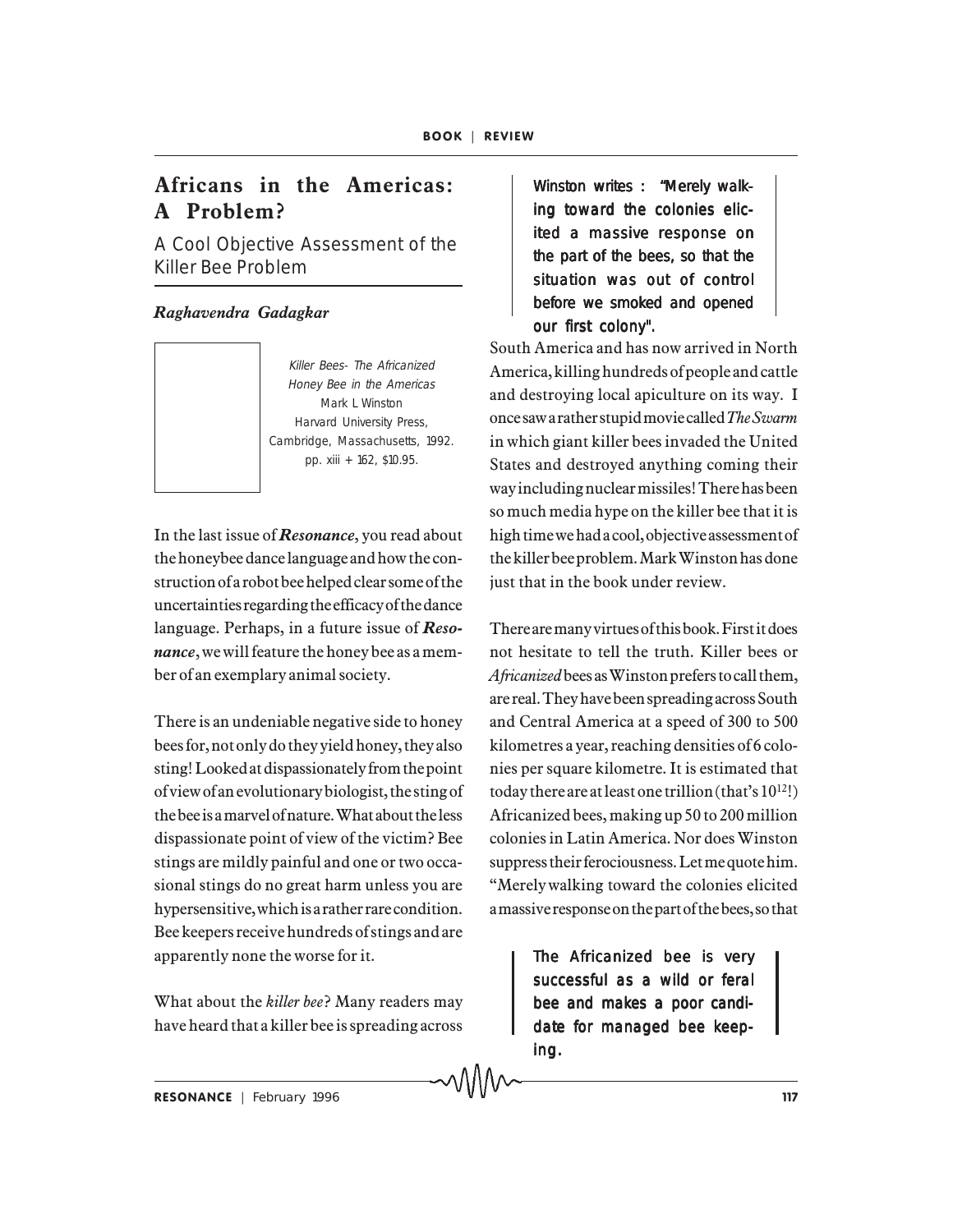the situation was out of control before we smoked and opened our first colony. Bees were everywhere, stinging through our layered clothing and banging into our veils and helmets with such ferocity that we could barely hear each other. It was a hot, humid day, and the combination of sweat, noise, and stings forced us to retreat after examining only a few colonies. The bees followed us all the way back to the car, and we had to keep our equipment on until we were far out of their stinging range. As we drove off, we could see the farmers swatting at the bees and two of their cows were being stung; we had to stop and move the animals farther away to safety." Writing even more candidly about the situation in the United States, Winston writes "Our response to the Africanized bee entered a new phase on 15 October 1990, when a colony of the bees was found ... near ... Texas ... The first stinging incident occurred ... in May 1991 ... the southeast corner of Texas is under quarantine ... the governor ... approved an emergency appropriation of \$187,000,. ... to .... assist bee keepers." An equally important virtue of this book is the extraordinary clarity with which Winston is able to relate the ecology and behaviour of the Africanized bee to its success as a killer bee. Of course I will not reveal all the details but the net result is that the Africanized bee is very successful as a wild or feral bee and makes a poor candidate for managed bee keeping. Yet another virtue of this book is the large number of realistic strategies suggested for coping with the Africanized bees. To learn about these, read the book!

How did the problem of the killer bee begin in



the first place? Honey bees are not native to the Americas; the European bee *Apis mellifera* had been introduced there for bee keeping but is not good for this purpose in tropical regions. The Brazilian government therefore asked one of their geneticists, Warwick Kerr, to import and breed bees better suited to that country. As Winston says, "for stock he (Warwick Kerr) naturally looked to Africa, the original habitat of tropical honey bees ... The Kerr group knew that the African bees had a reputation for being highly aggressive, but reasoned that they could cross African with European bees to produce a hybrid with the gentle European characteristics, but the supposedly high honey produc-

> As luck would have it, the natural crossing of African bees with the local Brazilian bees did not yield the mild but industrious hybrids that Kerr had expected.